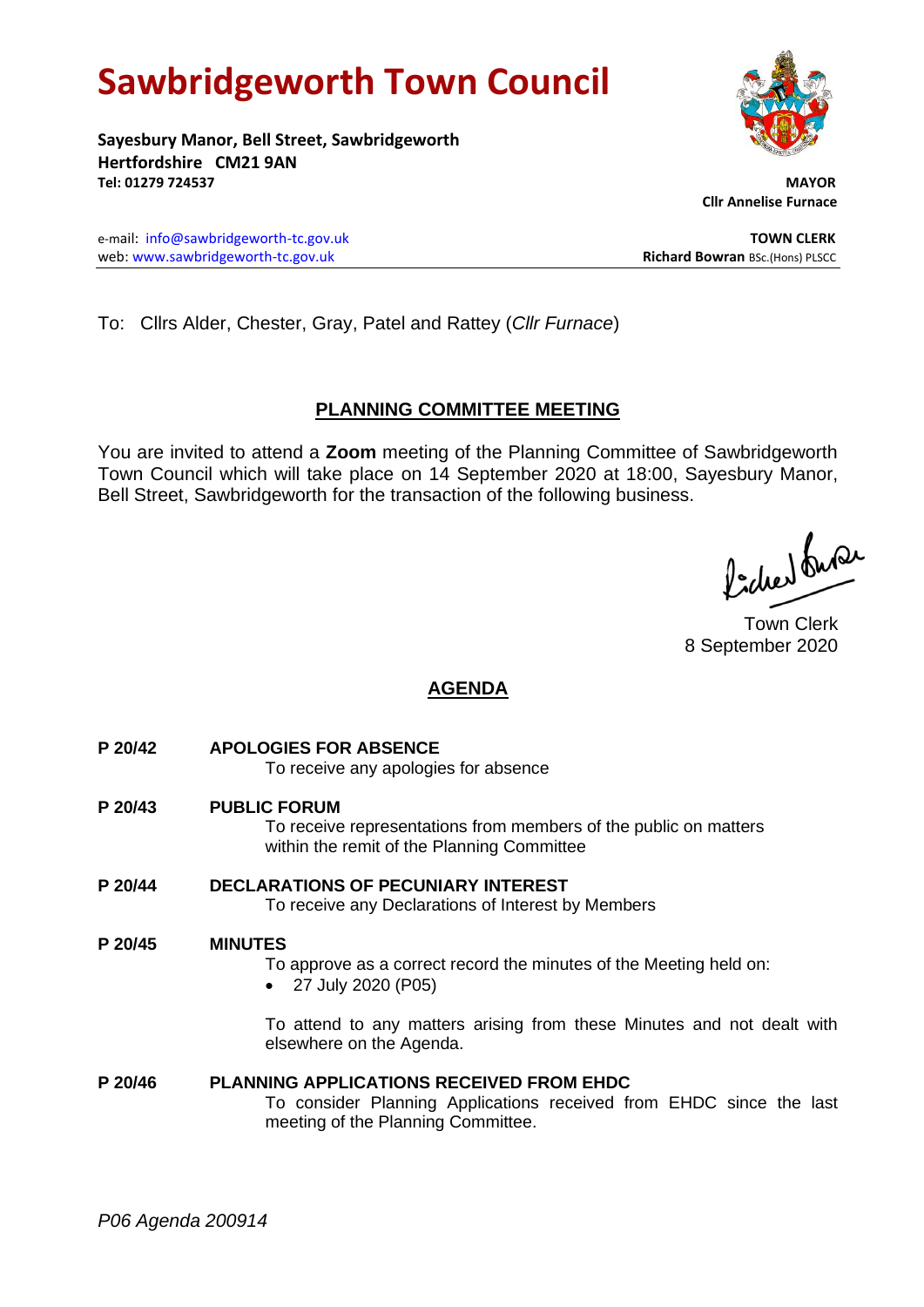## **3/20/1262/FUL Kecksys Farm, Cambridge Road**

[The erection of ten breeding kennels, runs and outside dog exercise area and removal of](https://publicaccess.eastherts.gov.uk/online-applications/applicationDetails.do?activeTab=documents&keyVal=QD58FDGL00X00)  existing [shed/kennels](https://publicaccess.eastherts.gov.uk/online-applications/applicationDetails.do?activeTab=documents&keyVal=QD58FDGL00X00)

**\_\_\_\_\_\_\_\_\_\_\_\_\_\_\_\_\_\_\_\_\_\_\_\_\_\_\_\_\_\_\_\_\_\_\_\_\_\_\_\_\_\_\_\_\_\_\_\_\_\_\_\_\_\_\_\_\_\_\_\_\_\_\_\_\_\_\_\_\_\_\_\_**

**\_\_\_\_\_\_\_\_\_\_\_\_\_\_\_\_\_\_\_\_\_\_\_\_\_\_\_\_\_\_\_\_\_\_\_\_\_\_\_\_\_\_\_\_\_\_\_\_\_\_\_\_\_\_\_\_\_\_\_\_\_\_\_\_\_\_\_\_\_\_\_\_**

**\_\_\_\_\_\_\_\_\_\_\_\_\_\_\_\_\_\_\_\_\_\_\_\_\_\_\_\_\_\_\_\_\_\_\_\_\_\_\_\_\_\_\_\_\_\_\_\_\_\_\_\_\_\_\_\_\_\_\_\_\_\_\_\_\_\_\_\_\_\_\_\_**

**\_\_\_\_\_\_\_\_\_\_\_\_\_\_\_\_\_\_\_\_\_\_\_\_\_\_\_\_\_\_\_\_\_\_\_\_\_\_\_\_\_\_\_\_\_\_\_\_\_\_\_\_\_\_\_\_\_\_\_\_\_\_\_\_\_**

**Applicant:** Mrs M Brunt

### **3/20/1369/HH 10 Knight Street, CM21 9AT**

[2 new roof lights to rear single storey flat roof extension](https://publicaccess.eastherts.gov.uk/online-applications/applicationDetails.do?activeTab=documents&keyVal=QDTFZAGLHOH00) **Applicant:** Mr & Mrs Brown

#### **3/20/1435/HH 6 Newton Drive, CM21 9HE**

[Demolition of conservatory and garage. Erection of a single storey side and rear](https://publicaccess.eastherts.gov.uk/online-applications/applicationDetails.do?activeTab=documents&keyVal=QE7YAHGLHSY00)  [extension](https://publicaccess.eastherts.gov.uk/online-applications/applicationDetails.do?activeTab=documents&keyVal=QE7YAHGLHSY00) **Applicant:** Mr D Elliott

#### **3/20/1505/HH 5 Applegate, CM21 0DR**

[Erection of wooden car port to front of property](https://publicaccess.eastherts.gov.uk/online-applications/applicationDetails.do?activeTab=documents&keyVal=QENDSBGLHYA00) **Applicant:** Mr P Hehir **\_\_\_\_\_\_\_\_\_\_\_\_\_\_\_\_\_\_\_\_\_\_\_\_\_\_\_\_\_\_\_\_\_\_\_\_\_\_\_\_\_\_\_\_\_\_\_\_\_\_\_\_\_\_\_\_\_\_\_\_\_\_\_\_\_\_\_\_\_\_\_\_**

## **3/20/1508/VAR The Leventhorpe School, CM21 9BX**

[Variation of condition 2 \(approved plans\) of planning permission: 3/20/0413/FUL](https://publicaccess.eastherts.gov.uk/online-applications/applicationDetails.do?activeTab=documents&keyVal=QEP8IQGLHYL00)  [\(Demolition of existing science building and the erection of a new 2-storey teaching block](https://publicaccess.eastherts.gov.uk/online-applications/applicationDetails.do?activeTab=documents&keyVal=QEP8IQGLHYL00)  [\[Use D1\] with associated landscaping and the installation of an additional block of interim](https://publicaccess.eastherts.gov.uk/online-applications/applicationDetails.do?activeTab=documents&keyVal=QEP8IQGLHYL00)  [temporary classrooms during construction \[Approximately](https://publicaccess.eastherts.gov.uk/online-applications/applicationDetails.do?activeTab=documents&keyVal=QEP8IQGLHYL00) 1068 m2 GEA] alongside the [retention of temporary units approved under planning consent 3/18/2098/FUL\) –](https://publicaccess.eastherts.gov.uk/online-applications/applicationDetails.do?activeTab=documents&keyVal=QEP8IQGLHYL00) Revisions [to the siting of the additional temporary classrooms located on the tennis courts](https://publicaccess.eastherts.gov.uk/online-applications/applicationDetails.do?activeTab=documents&keyVal=QEP8IQGLHYL00) **Applicant:** Bowmer & Kirkland

**\_\_\_\_\_\_\_\_\_\_\_\_\_\_\_\_\_\_\_\_\_\_\_\_\_\_\_\_\_\_\_\_\_\_\_\_\_\_\_\_\_\_\_\_\_\_\_\_\_\_\_\_\_\_\_\_\_\_\_\_\_\_\_\_\_\_\_\_\_\_\_\_**

#### **3/20/1524/HH 18 Rowney Gardens, CM21 0AT**

[Demolition and replacement single storey side/rear extension with roof terrace](https://publicaccess.eastherts.gov.uk/online-applications/applicationDetails.do?activeTab=documents&keyVal=QEW0X0GLI0500) **Applicant:** Mr Halls

#### **3/20/1543/HH 19 Sayesbury Road, CM21 0EB**

[Two storey, front/side extension with open porch and insertion of window to flank elevation](https://publicaccess.eastherts.gov.uk/online-applications/applicationDetails.do?activeTab=documents&keyVal=QEYHRMGLI1K00) **Applicant:** Bloss **\_\_\_\_\_\_\_\_\_\_\_\_\_\_\_\_\_\_\_\_\_\_\_\_\_\_\_\_\_\_\_\_\_\_\_\_\_\_\_\_\_\_\_\_\_\_\_\_\_\_\_\_\_\_\_\_\_\_\_\_\_\_\_\_\_\_\_\_\_\_\_\_**

**\_\_\_\_\_\_\_\_\_\_\_\_\_\_\_\_\_\_\_\_\_\_\_\_\_\_\_\_\_\_\_\_\_\_\_\_\_\_\_\_\_\_\_\_\_\_\_\_\_\_\_\_\_\_\_\_\_\_\_\_\_\_\_\_\_\_\_\_\_\_\_\_**

#### **3/20/1589/ADV Dorringtons Ltd, Station Road, CM21 9JY**

[1 non illuminated fascia sign on pin spacer and 1 non illuminated projecting sign](https://publicaccess.eastherts.gov.uk/online-applications/applicationDetails.do?activeTab=documents&keyVal=QFCZY4GLI4V00) **Applicant:** Dorringtons

#### **3/20/1621/PNHH 35 Barnard Road, CM21**

[Single storey rear extension: Depth 6.0 metres, Maximum height 3.3 metres, Eaves](https://publicaccess.eastherts.gov.uk/online-applications/applicationDetails.do?activeTab=documents&keyVal=QFKQJNGL00X00)  [height 3.0 metres, and a single storey side extension: Depth 6.0 metres, Maximum height](https://publicaccess.eastherts.gov.uk/online-applications/applicationDetails.do?activeTab=documents&keyVal=QFKQJNGL00X00)  [3.3 metres, Eaves height 3.0 metres](https://publicaccess.eastherts.gov.uk/online-applications/applicationDetails.do?activeTab=documents&keyVal=QFKQJNGL00X00) **Applicant:** Ozan Hassan

**\_\_\_\_\_\_\_\_\_\_\_\_\_\_\_\_\_\_\_\_\_\_\_\_\_\_\_\_\_\_\_\_\_\_\_\_\_\_\_\_\_\_\_\_\_\_\_\_\_\_\_\_\_\_\_\_\_\_\_\_\_\_\_\_\_\_\_\_\_\_\_\_**

**\_\_\_\_\_\_\_\_\_\_\_\_\_\_\_\_\_\_\_\_\_\_\_\_\_\_\_\_\_\_\_\_\_\_\_\_\_\_\_\_\_\_\_\_\_\_\_\_\_\_\_\_\_\_\_\_\_\_\_\_\_\_\_\_\_\_\_\_\_\_\_\_**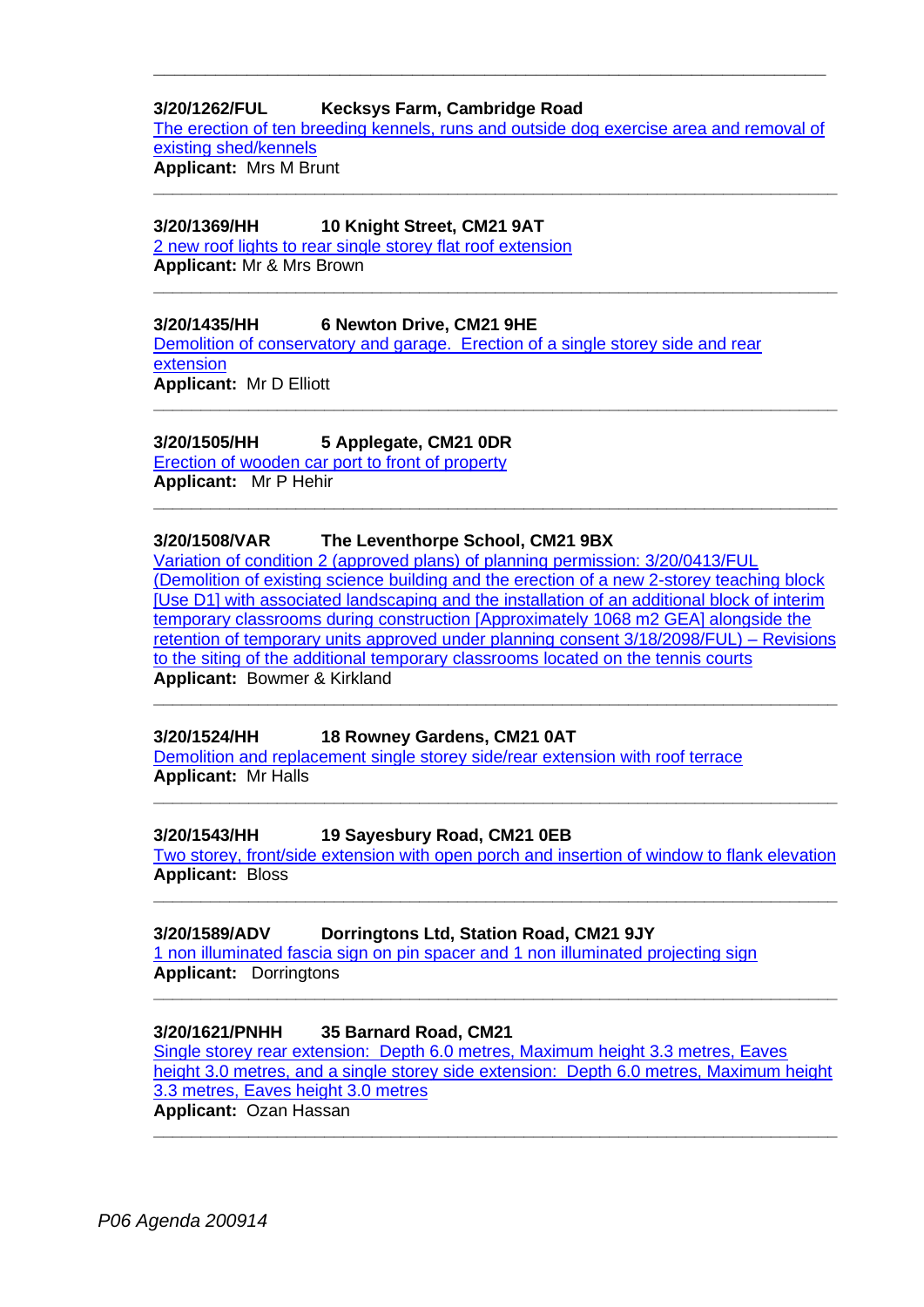## **3/20/1656/HH 43 Sayesbury Road, CM21 0EB** [Single storey front extension](https://publicaccess.eastherts.gov.uk/online-applications/applicationDetails.do?activeTab=documents&keyVal=QFZ0V8GL00X00)

**Applicant:** Mr Pateman

## **3/20/1662/HH 4 Pishiobury Mews, Pishiobury Drive, CM21 0AP**

[Single storey rear extension with alterations to canopy roof](https://publicaccess.eastherts.gov.uk/online-applications/applicationDetails.do?activeTab=documents&keyVal=QG0RJAGLIA600) **Applicant:** Dr Fernandes

## **3/20/1674/HH Inglis, Spellbrook Lane West, Spellbrook**

[Erection of ground floor front extension to create porch and changes to fenestration.](https://publicaccess.eastherts.gov.uk/online-applications/applicationDetails.do?activeTab=documents&keyVal=QG2M88GLIB200)  [Demolition of double garage and replacement of single storey garage with dormer](https://publicaccess.eastherts.gov.uk/online-applications/applicationDetails.do?activeTab=documents&keyVal=QG2M88GLIB200)  [windows to front and rear elevations](https://publicaccess.eastherts.gov.uk/online-applications/applicationDetails.do?activeTab=documents&keyVal=QG2M88GLIB200) **Applicant:** Mr Richard Smith

**\_\_\_\_\_\_\_\_\_\_\_\_\_\_\_\_\_\_\_\_\_\_\_\_\_\_\_\_\_\_\_\_\_\_\_\_\_\_\_\_\_\_\_\_\_\_\_\_\_\_\_\_\_\_\_\_\_\_\_\_\_\_\_\_\_\_\_\_\_\_\_\_**

**\_\_\_\_\_\_\_\_\_\_\_\_\_\_\_\_\_\_\_\_\_\_\_\_\_\_\_\_\_\_\_\_\_\_\_\_\_\_\_\_\_\_\_\_\_\_\_\_\_\_\_\_\_\_\_\_\_\_\_\_\_\_\_\_\_\_\_\_\_\_\_\_**

**\_\_\_\_\_\_\_\_\_\_\_\_\_\_\_\_\_\_\_\_\_\_\_\_\_\_\_\_\_\_\_\_\_\_\_\_\_\_\_\_\_\_\_\_\_\_\_\_\_\_\_\_\_\_\_\_\_\_\_\_\_\_\_\_\_\_\_\_\_\_\_\_**

## **3/20/1688/HH 117 West Road, CM21 0BW**

[Demolition of conservatory. Erection of a two storey rear extension and external alteration](https://publicaccess.eastherts.gov.uk/online-applications/applicationDetails.do?activeTab=documents&keyVal=QG4H1DGLIC500) **Applicant:** Mr & Mrs Taylor **\_\_\_\_\_\_\_\_\_\_\_\_\_\_\_\_\_\_\_\_\_\_\_\_\_\_\_\_\_\_\_\_\_\_\_\_\_\_\_\_\_\_\_\_\_\_\_\_\_\_\_\_\_\_\_\_\_\_\_\_\_\_\_\_\_\_\_\_\_\_\_\_**

**\_\_\_\_\_\_\_\_\_\_\_\_\_\_\_\_\_\_\_\_\_\_\_\_\_\_\_\_\_\_\_\_\_\_\_\_\_\_\_\_\_\_\_\_\_\_\_\_\_\_\_\_\_\_\_\_\_\_\_\_\_\_\_\_\_\_\_\_\_\_\_\_**

#### **P 20/47 LATE PLANNING APPLICATIONS**

To deal with Planning Applications received from EHDC following the Publication of this Agenda and received before 11 September 2020

## **P 20/48 PLANNING DECISIONS MADE BY EHDC**

To receive Planning Decisions from EHDC.

## **3/20/0537/HH 10 Rushfield, CM21 9NF**

Single storey rear extension and insertion of window to flank elevation **Applicant:** Mrs Emily Unthank **STC Comment:** No objection *EHDC Decision:* Granted

## **3/20/0838/HH 68 Gilders, CM21 0EH**

Raising of roof and addition of 2 dormers to create first floor accommodation. Creation of a new vehicular cross over to accommodate two cars

**\_\_\_\_\_\_\_\_\_\_\_\_\_\_\_\_\_\_\_\_\_\_\_\_\_\_\_\_\_\_\_\_\_\_\_\_\_\_\_\_\_\_\_\_\_\_\_\_\_\_\_\_\_\_\_\_\_\_\_\_\_\_\_\_\_\_\_\_\_\_\_\_**

**\_\_\_\_\_\_\_\_\_\_\_\_\_\_\_\_\_\_\_\_\_\_\_\_\_\_\_\_\_\_\_\_\_\_\_\_\_\_\_\_\_\_\_\_\_\_\_\_\_\_\_\_\_\_\_\_\_\_\_\_\_\_\_\_\_**

#### **Applicant:** Mr D Davison

**STC Comment:** Objection. The development by reason of its dominance of the street scene still remains contrary to Policies HOU11 and DES4.

*EHDC Decision:* Refused. "The development, by reason of its size, scale and design would be harmful to the character and appearance of the dwelling and would appear out of keeping and unduly prominent in the street scene; failing to respect or promote local distinctiveness. The proposal is thereby contrary to Policies DES4 and HOU11 of the East Herts District Plan 2018."

**\_\_\_\_\_\_\_\_\_\_\_\_\_\_\_\_\_\_\_\_\_\_\_\_\_\_\_\_\_\_\_\_\_\_\_\_\_\_\_\_\_\_\_\_\_\_\_\_\_\_\_\_\_\_\_\_\_\_\_\_\_\_\_\_\_\_\_\_\_\_\_\_**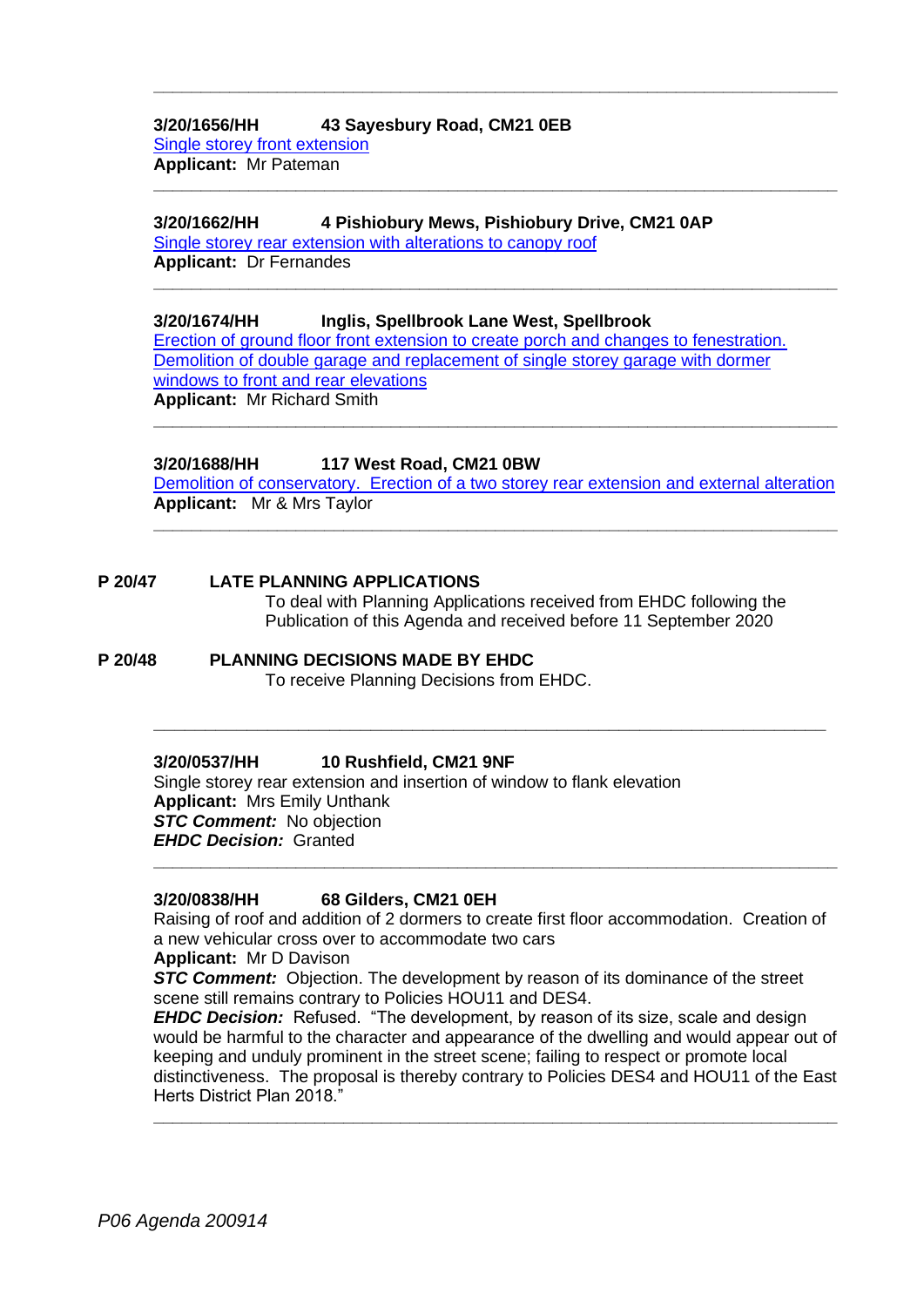## **3/20/0854/HH Penrhyn, London Road, Spellbrook, CM23 4BA**

Retention of garage

**Applicant:** Mr I Hussain

**STC Comment:** Objection. Due attention should be made to neighbours objection that the roof now overhangs upon their boundary

**\_\_\_\_\_\_\_\_\_\_\_\_\_\_\_\_\_\_\_\_\_\_\_\_\_\_\_\_\_\_\_\_\_\_\_\_\_\_\_\_\_\_\_\_\_\_\_\_\_\_\_\_\_\_\_\_\_\_\_\_\_\_\_\_\_\_\_\_\_\_\_\_**

*EHDC Decision:* Refused. "The proposed development would constitute inappropriate development within the Green Belt and additional harm would result from loss of openness. The harm by reason of its inappropriateness and loss of openness is not clearly outweighed by other considerations, not have very special circumstances been demonstrated. The proposal is therefore contrary to Policy GBR1 of the East Herts District Plan 2018 and the National Planning Policy Framework"

**\_\_\_\_\_\_\_\_\_\_\_\_\_\_\_\_\_\_\_\_\_\_\_\_\_\_\_\_\_\_\_\_\_\_\_\_\_\_\_\_\_\_\_\_\_\_\_\_\_\_\_\_\_\_\_\_\_\_\_\_\_\_\_\_\_\_\_\_\_\_\_\_**

## **3/20/0855/HH 1 Forebury Avenue, CM21 9BG**

Single storey side and rear extension **Applicant:** Mrs Ann Ramsay *STC Comment:* No objection *EHDC Decision:* Granted

## **3/20/0879/HH Inglis, Spellbrook Lane West, Spellbrook CM23 4AY**

Demolition of existing double garage. Erection of a single storey side/front extension with an extended hipped roof, a front porch and a new car port, together with associated elevational alterations and the provision of a new driveway access and layout **Applicant:** Mr Bill Edwards

**\_\_\_\_\_\_\_\_\_\_\_\_\_\_\_\_\_\_\_\_\_\_\_\_\_\_\_\_\_\_\_\_\_\_\_\_\_\_\_\_\_\_\_\_\_\_\_\_\_\_\_\_\_\_\_\_\_\_\_\_\_\_\_\_\_\_\_\_\_\_\_\_**

#### *STC Comment:* No objection

*EHDC Decision:* Refused. "The proposed car port, by reason of its size, scale and siting, would harm the character and appearance of the existing dwelling and surrounding street scene by way of being unduly prominent. Furthermore, the proposed car port would detract from the building line along Spellbrook Lane West, thus impacting upon local distinctiveness. The proposal would thereby be contrary to Policies DES4 and HOU11 of the East Herts District Plan 2018 and the National Planning Policy Framework." & " The application lacks sufficient information regarding the issue(s) of highway safety/access to enable the Local Planning Authority, in connection with the Highways Authority, to properly consider the planning merits or otherwise of the application. In the absence of the above mentioned information, the proposal is contrary to Policy TRA2 of the East Herts District Plan 2018".

#### **3/20/1056/HH Parkside, 7 Beech Drive, CM21 0AA**

Two storey rear extension, single storey side extension (WC) and provision of pitched roof at ground floor rear **Applicant:** Mr Neil Cook

**\_\_\_\_\_\_\_\_\_\_\_\_\_\_\_\_\_\_\_\_\_\_\_\_\_\_\_\_\_\_\_\_\_\_\_\_\_\_\_\_\_\_\_\_\_\_\_\_\_\_\_\_\_\_\_\_\_\_\_\_\_\_\_\_\_\_\_\_\_\_\_\_**

**\_\_\_\_\_\_\_\_\_\_\_\_\_\_\_\_\_\_\_\_\_\_\_\_\_\_\_\_\_\_\_\_\_\_\_\_\_\_\_\_\_\_\_\_\_\_\_\_\_\_\_\_\_\_\_\_\_\_\_\_\_\_\_\_\_\_\_\_\_\_\_\_**

**\_\_\_\_\_\_\_\_\_\_\_\_\_\_\_\_\_\_\_\_\_\_\_\_\_\_\_\_\_\_\_\_\_\_\_\_\_\_\_\_\_\_\_\_\_\_\_\_\_\_\_\_\_\_\_\_\_\_\_\_\_\_\_\_\_\_\_\_\_\_\_\_**

**STC Comment:** No objection *EHDC Decision:* Granted

## **3/20/1065/HH 10 Falconers Park, CM21 0AU**

Single storey rear extension and insertion of ground floor flank window. **Applicant:** Amalga *STC Comment:* No objection *EHDC Decision:* Granted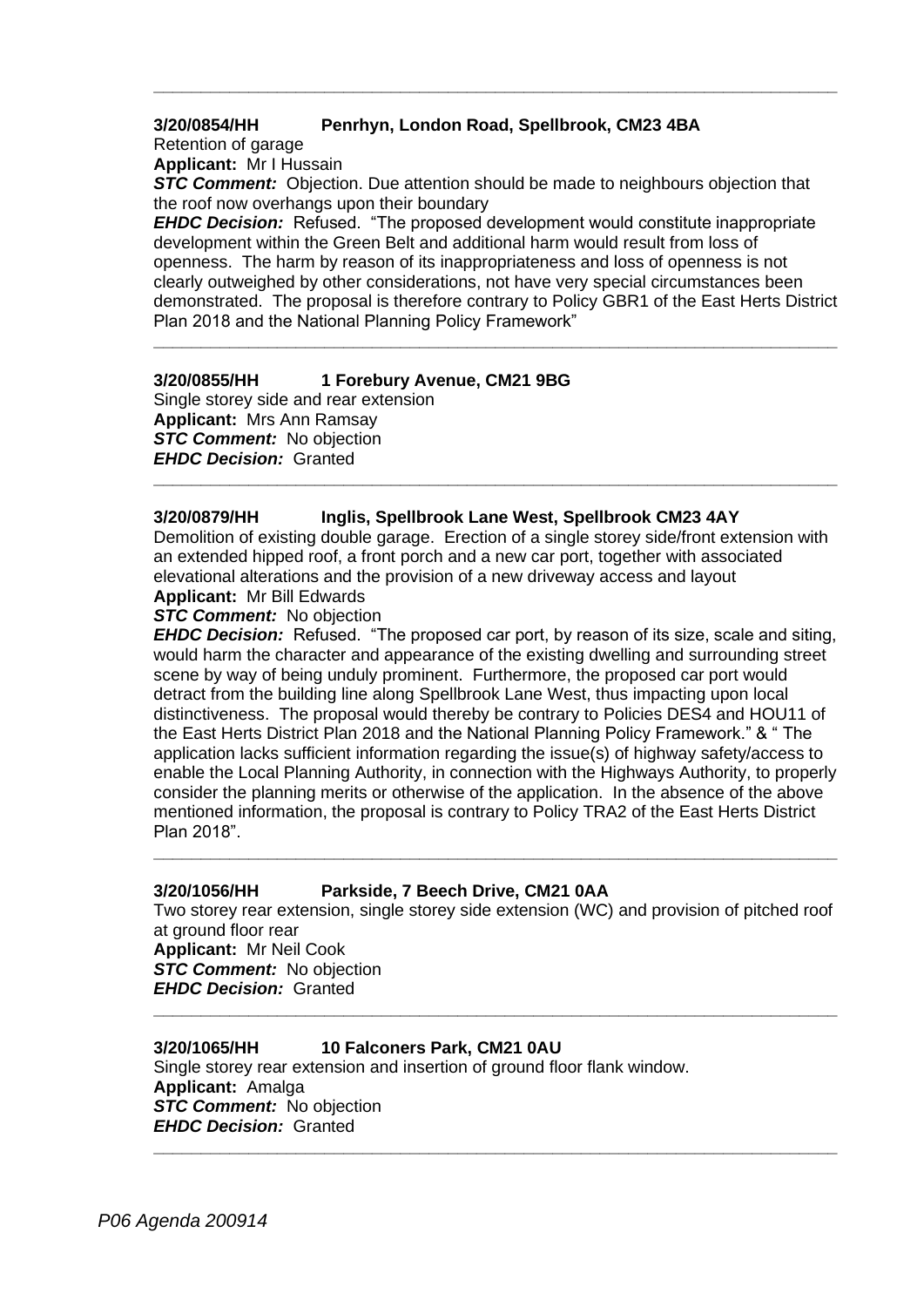## **3/20/1081/FUL 29 Station Road, CM21 9JY**

Proposed single storey extension and change of use of existing barn outbuilding into 1 self-contained residential unit, alterations to fenestration and associated development **Applicant:** Mr Colin Hardy

**\_\_\_\_\_\_\_\_\_\_\_\_\_\_\_\_\_\_\_\_\_\_\_\_\_\_\_\_\_\_\_\_\_\_\_\_\_\_\_\_\_\_\_\_\_\_\_\_\_\_\_\_\_\_\_\_\_\_\_\_\_\_\_\_\_\_\_\_\_\_\_\_**

**STC Comment:** No Objection. Neighbours concerns having been overcome.

*EHCD Decision:* Refused. "The proposed development, by reason of its siting and enlargement, would create backland/tandem development that does not represent the grain of development within this area therefore constituting poor design and development that fails to reflect local distinctiveness. The proposal is therefore contrary to Policy DES4 of the East Herts District Plan 2018"

**\_\_\_\_\_\_\_\_\_\_\_\_\_\_\_\_\_\_\_\_\_\_\_\_\_\_\_\_\_\_\_\_\_\_\_\_\_\_\_\_\_\_\_\_\_\_\_\_\_\_\_\_\_\_\_\_\_\_\_\_\_\_\_\_\_\_\_\_\_\_\_\_**

## **3/20/1082/LBC 29 Station Road, C21 9JY**

Proposed single storey extension and change of use of existing barn outbuilding into 1 self-contained residential unit, alterations to fenestration and associated development **Applicant:** Mr Colin Hardy

*STC Comment:* LBC – No comment *EHCD Decision:* Granted

## **3/20/1083/HH 3 Fair Green, CM21 9AG**

Removal of existing rear lean-to structure. Construction of single storey rear extension. Insertion of new rear gate.

**\_\_\_\_\_\_\_\_\_\_\_\_\_\_\_\_\_\_\_\_\_\_\_\_\_\_\_\_\_\_\_\_\_\_\_\_\_\_\_\_\_\_\_\_\_\_\_\_\_\_\_\_\_\_\_\_\_\_\_\_\_\_\_\_\_\_\_\_\_\_\_\_**

**Applicant:** Mrs Sonja Dahl

**STC Comment:** Note should be made of the allegation that the application is based upon inaccurate plans. If this proves to be unfounded subsequent to a site visit then there is no objection.

*EHDC Decision:* Refused. "The proposed development, by reason of its design, would cause harm to the character and appearance of the historic dwelling, the site and the surrounding Sawbridgeworth Conservation Area. The harm to the Listed Building and/or the Sawbridgeworth Conservation Area is not outweighed by any public benefits. The proposal would thereby be contrary to Policies HOU11, DES4, HA1, HA4 and HA7 of the East Herts District Plan 2018."

**\_\_\_\_\_\_\_\_\_\_\_\_\_\_\_\_\_\_\_\_\_\_\_\_\_\_\_\_\_\_\_\_\_\_\_\_\_\_\_\_\_\_\_\_\_\_\_\_\_\_\_\_\_\_\_\_\_\_\_\_\_\_\_\_\_\_\_\_\_\_\_\_**

## **3/20/1084/LBC 3 Fair Green, CM21 9AG**

Removal of existing rear lean-to structure. Construction of single storey rear extension. Insertion of new rear gate.

**Applicant:** Mrs Sonja Dahl

#### *STC Comment:* LBC – No comment

*EHDC Decision:* Refused. "The proposed development would cause less than substantial harm to the special interest of the Grade II Listed Building and the Sawbridgeworth Conservation Area. It has not been demonstrated that there are any public benefits that would outweigh this identified harm and the proposed works would thereby be contrary to Policies HA1, HA4 and HA7 of the East Herts District Plan 2018 and Section 16 of the National Planning Policy Framework."

**\_\_\_\_\_\_\_\_\_\_\_\_\_\_\_\_\_\_\_\_\_\_\_\_\_\_\_\_\_\_\_\_\_\_\_\_\_\_\_\_\_\_\_\_\_\_\_\_\_\_\_\_\_\_\_\_\_\_\_\_\_\_\_\_\_\_\_\_\_\_\_\_**

**\_\_\_\_\_\_\_\_\_\_\_\_\_\_\_\_\_\_\_\_\_\_\_\_\_\_\_\_\_\_\_\_\_\_\_\_\_\_\_\_\_\_\_\_\_\_\_\_\_\_\_\_\_\_\_\_\_\_\_\_\_\_\_\_\_\_\_\_\_\_\_\_**

## **3/20/1152/HH Parsonage Farm, Parsonage Lane, CM21 0ND**

Two storey rear extension **Applicant:** Mr Paul Avontuur **STC Comment:** No objection *EHDC Decision:* Granted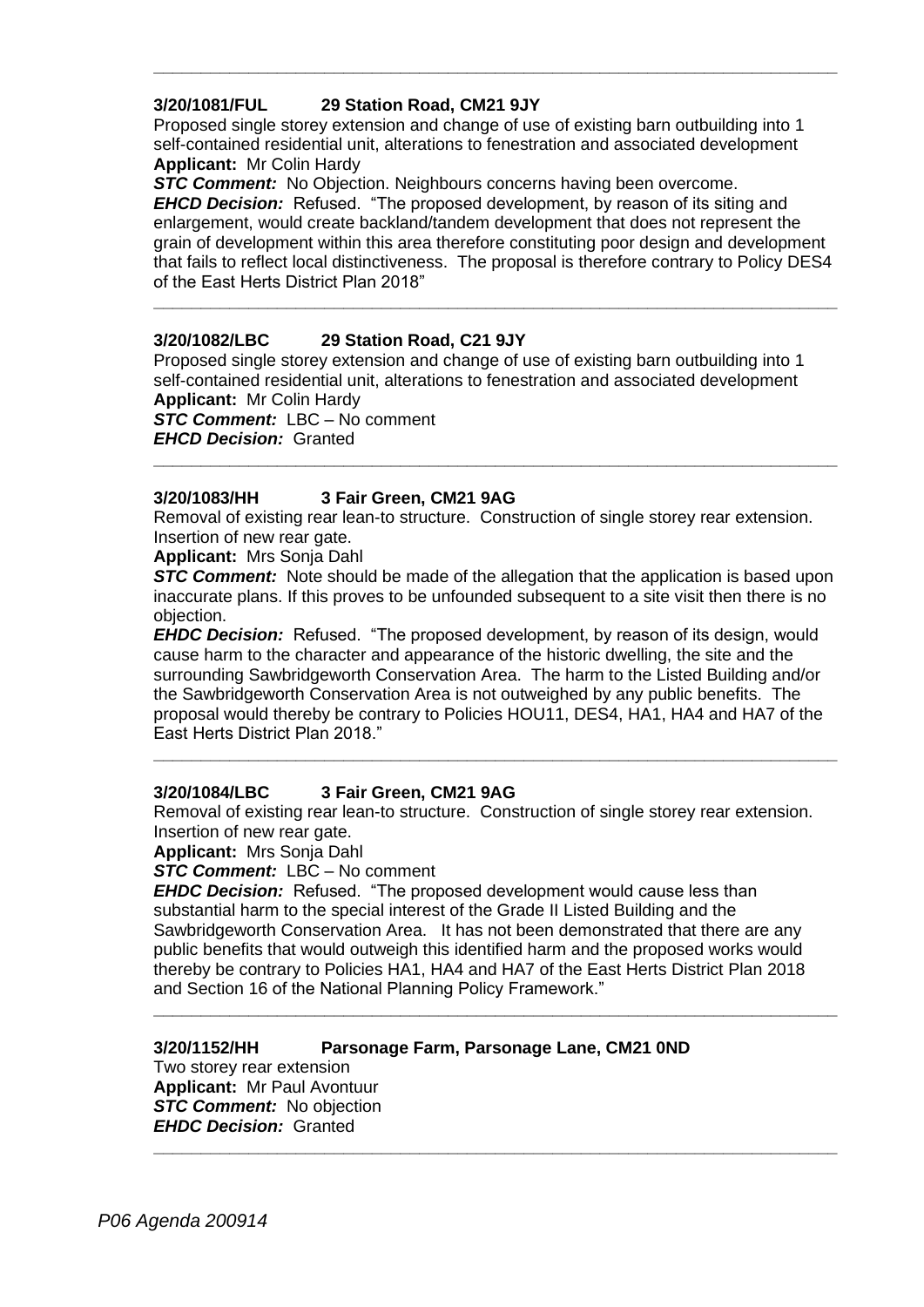### **3/20/1165/HH 3 The Orchards, CM21 9BB**

Two storey side and rear extension incorporating dormer windows. Single storey front and rear extension. Garage conversion

**\_\_\_\_\_\_\_\_\_\_\_\_\_\_\_\_\_\_\_\_\_\_\_\_\_\_\_\_\_\_\_\_\_\_\_\_\_\_\_\_\_\_\_\_\_\_\_\_\_\_\_\_\_\_\_\_\_\_\_\_\_\_\_\_\_\_\_\_\_\_\_\_**

**Applicant:** Mr Paul James

*STC Comment:* Objection. Contrary to policies DES4 & HOU11

*EHDC Decision:* Refused. "The proposed development, by reason of its inappropriate size, scale and design, would add considerable bulk and mass to the site that would fail to appear subservient in scale and would fail to achieve a high standard of design to respond to the context of the site, or to reflect local distinctiveness. The development would therefore be harmful to the character and appearance of the site and the surrounding area. The proposal would thereby be contrary to Policies DES4 and HOU11 of the East Herts District Plan 2018 and the National Planning Policy Framework" & "The proposed development, by reason of its size, scale, siting and design, would have a detrimental effect upon the amenities of the occupants at No.4 The Orchards by reason of its overbearing impact and loss of light. The proposal would thereby be contrary to Policy DES4 of the East Herts District Plan 2018 of the National Planning Policy Framework".

#### **3/20/1251/PNHH 35 Barnard Road, CM21 9DY**

Single storey rear extension – Depth 4.0 metres, Maximum height 3.3 metres, Eaves height 3.0 metres. Single storey side extension – Depth 4.0 metres, Maximum height 3.3 metres, Eaves height 3.0 metres

**\_\_\_\_\_\_\_\_\_\_\_\_\_\_\_\_\_\_\_\_\_\_\_\_\_\_\_\_\_\_\_\_\_\_\_\_\_\_\_\_\_\_\_\_\_\_\_\_\_\_\_\_\_\_\_\_\_\_\_\_\_\_\_\_\_\_\_\_\_\_\_\_**

**Applicant:** Expert Planning & Design Consultancy Limited

**STC Comment:** Insufficient information given to make a comment

*EHDC Decision:* Prior Approval is Required and Refused. "The proposed development would not fall within the scope of Schedule 2, Part 1, Class A (j) and (ja) and also fails to meet Condition A.3. (a) of the Town and Country Planning (General Permitted Development) (England) Order 2015 (as amended). Furthermore, the proposed single storey side extension does not fall within the scope of this application. Planning permission is therefore required.

**\_\_\_\_\_\_\_\_\_\_\_\_\_\_\_\_\_\_\_\_\_\_\_\_\_\_\_\_\_\_\_\_\_\_\_\_\_\_\_\_\_\_\_\_\_\_\_\_\_\_\_\_\_\_\_\_\_\_\_\_\_\_\_\_\_\_\_\_\_\_\_\_**

## **3/20/1319/HH 12 Southbrook, CM21 9NS**

Proposed first floor rear extension with replacement rear window. Insertion of side window **Applicant:** New World Architectural *STC Comment:* No objection *EHDC Decision:* Granted

**\_\_\_\_\_\_\_\_\_\_\_\_\_\_\_\_\_\_\_\_\_\_\_\_\_\_\_\_\_\_\_\_\_\_\_\_\_\_\_\_\_\_\_\_\_\_\_\_\_\_\_\_\_\_\_\_\_\_\_\_\_\_\_\_\_\_\_\_\_\_\_\_**

**\_\_\_\_\_\_\_\_\_\_\_\_\_\_\_\_\_\_\_\_\_\_\_\_\_\_\_\_\_\_\_\_\_\_\_\_\_\_\_\_\_\_\_\_\_\_\_\_\_\_\_\_\_\_\_\_\_\_\_\_\_\_\_\_\_\_\_\_\_\_\_\_**

### **3/20/1368/PNHH 47 Wychford Drive, CM21 0HA**

Single storey rear extension: Depth 5.0 metres, Maximum height 3.9 metres, Eaves height 2.6 metres **Applicant:** Ms C Ikeh *STC Comment:* No comment *EHDC Decision:* Prior approval is required and granted.